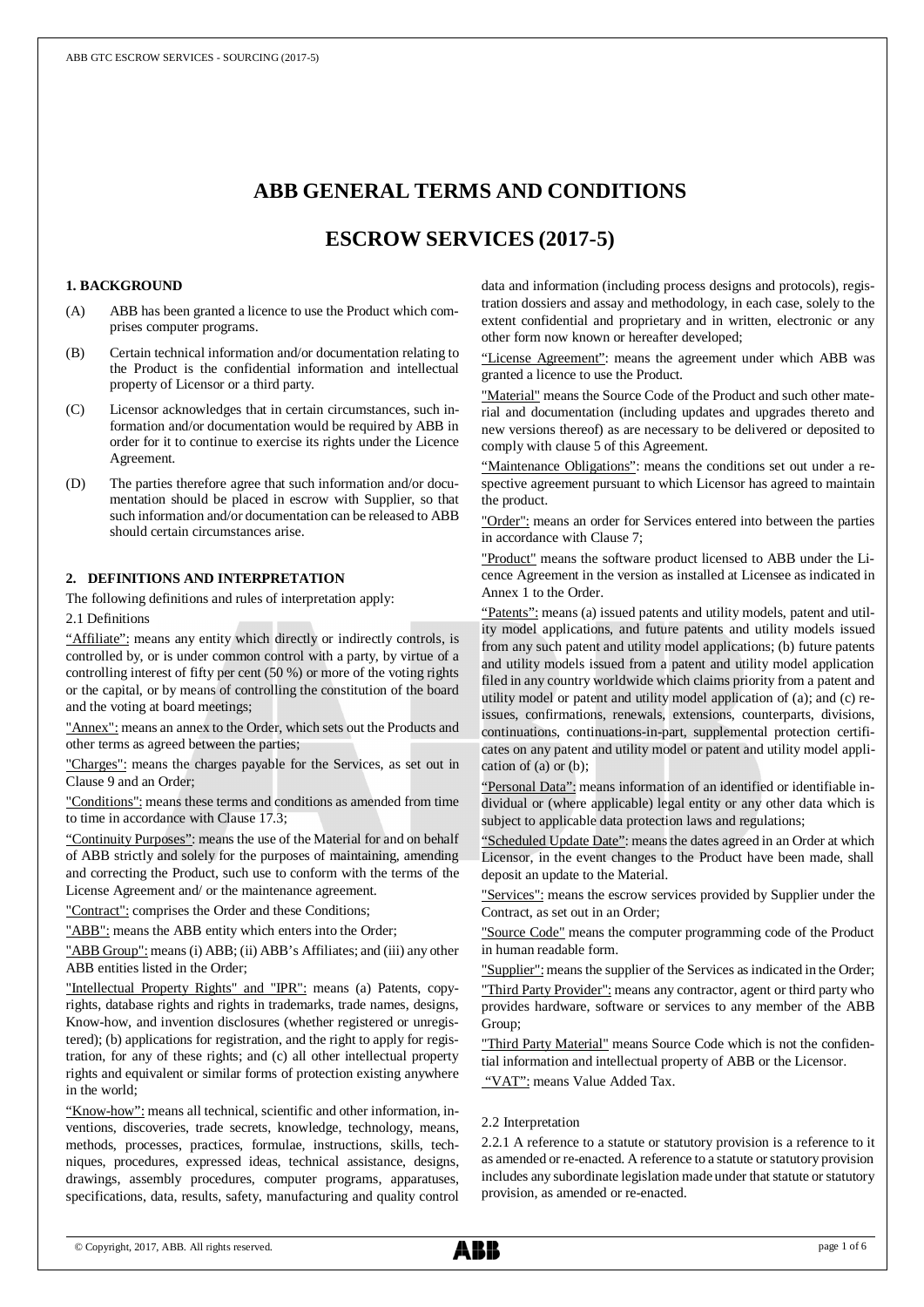2.2.2 Any phrase introduced by the terms including, include, in particular or any similar expression, shall be construed as illustrative and shall not limit the sense of the words preceding those terms.

2.2.3 In the event of a conflict between these Conditions and any other document incorporated into the Contract, these Conditions shall take precedence except that those terms of the Order that specifically and explicitly amend specific Clauses of these Conditions, shall take precedence over these Conditions.

## **3. SUPPLIERS DUTIES**

#### 3.1 Supplier shall

 3.1.1 provide the Services, in accordance with these Conditions and the applicable Order, and shall allocate sufficient resources to the Services to enable it to comply with this obligation.

3.1.2 co-operate with ABB in all matters relating to the Services; and

 3.1.3 use reasonable skill and care in the performance of the Services 3.1.4 before the date on which the Services are to start, obtain, and at all times maintain during the term of the Contract, all necessary licences and consents and comply with all relevant Legislation in relation to the Services and the performance of its obligations under the Contract.

 3.1 5 Supplier shall comply with any additional responsibilities and/or obligations as set out in the Order.

3.1.6 at all times during the term of this Agreement, retain the latest deposit of the Material in a safe and secure environment;

3.1.7 inform ABB and Licensor in writing of the receipt of any deposit of the Material; and

3.1.8 notify ABB and Licensor in writing if it becomes aware at any time during the term of this Agreement that the copy of the Material held by it has been lost, damaged or destroyed so that a replacement may be obtained.

3.2 In the event of failure by Licensor to deposit any Material with Supplier, Supplier shall not be responsible for procuring such deposit but in the case of deposits made pursuant to clauses 5.1.1 and 5.1.5, shall remind Licensor of such deposit and, notify ABB of Licensor`s failure to deposit any Material.

3.3 Supplier has the right to make such copies of the Material as may be necessary solely for the purposes of this Agreement.

#### **4. ABB`S DUTIES**

ABB shall notify Supplier of any change to the Product that necessitates a replacement deposit of the Material.

4.1 In the event that the Material is released under clause 12, ABB shall:

4.1.1 keep the Material confidential at all times;

4.1.2 use the Material only for the Continuity Purposes;

4.1.3 not disclose the Material to any person save such of ABB's employees or contractors who need to know the same for the Continuity Purposes.

4.1.4 In the event that Material is disclosed to its employees or contractors, ABB shall ensure that they are bound by the same confidentiality obligations as are contained in this clause 4;

4.1.5 hold all media containing the Material in a safe and secure environment when not in use; and

4.1.6 forthwith destroy the Material should ABB cease to be entitled to use the Product under the terms of the Licence Agreement.

4.2 In the event that the Material is released under clause 12, it shall be the responsibility of ABB to obtain the necessary licences to utilise the object code of any third party material deposited by Licensor pursuant to clause 5.1.7.

## **5. LICENSOR`S DUTIES**

5.1 Licensor shall:

5.1.1 deliver a copy of the Material to Supplier within 30 days of the date of this Agreement;

5.1.2 deliver a further copy of the Material to Supplier at the next Scheduled Update Date after a change to the Product;

5.1.3 ensure that each copy of the Material deposited with Supplier comprises the Source Code of the latest version of the Product;

5.1.4 deliver a replacement copy of the Material to Supplier within 30 days of a notice given to it by Supplier under the provisions of clause 3.1.8;

5.1.5 deliver with each deposit of the Material the following information:

- details of the deposit including the full name of the Product (i.e. the original name together with any new names given to the Product by Licensor), version details, media type, backup command/software used, compression used, archive hardware and operating system details; and
- password/encryption details required to access the Material;

5.1.6 deliver with each deposit of the Material the following technical information (where applicable):

- documentation describing the procedures for building, compiling and installing the software, including names and versions of the development tools;
- software design information (e.g. module names and functionality); and

5.1 7 if agreed in a Order, deposit a backup copy of the object code of any third party software Product required to access, install, build or compile or otherwise use the Material.

5.2 Licensor shall at the time of each deposit of the Material:

5.2.1 own the Intellectual Property Rights in the Material other than any third party object code referred to in clause 5.1.7 or any Third Party Material;

5.2.2 evidence by a signed letter of authorisation provided by third party, that in respect of any Third Party Material, it has been granted valid and ongoing rights under licence by the third party owner(s) thereof to deal with such Third Party Material in the manner anticipated under this Agreement and that ABB has the express authority of such third party ABB(s) to deposit the Third Party Material under this Agreement as evidenced;

5.2.3 in entering into this Agreement and performing its obligations under it, it is not in breach of any of its ongoing express or implied obligations to any third party(s);

5.2.4 the Material deposited under clause 5.1 contains all information in human-readable form (except for any third party object code deposited pursuant to clause 5.1.7) and is on suitable media to enable a reasonably skilled programmer or analyst to understand, maintain, modify and correct the Product; and

5.2.5 in respect of any third party object code that Licensor, at its option, or, at the request of ABB, deposits with Supplier in conjunction with the Material pursuant to clause 5.1.7, it has the full right and authority to do so.

#### **6. TERM**

6.1 Supplier shall provide the Services from the date specified in the relevant Order.

6.2 The Contract shall continue for a period as specified in the relevant Order, unless it is terminated in accordance with Clause 15.

#### **7. ORDER PROCESS**

7.1 The Order shall reference and incorporate these Conditions and be deemed to be accepted once Supplier, Licensor and ABB having issued written acceptance of the Order (including any electronic signature or acceptance of the Order); at which point and on which date the Contract shall come into existence.

7.2 These Conditions apply to the Contract to the exclusion of any other terms that Supplier or Licensor seek to impose or incorporate, or which are implied by trade, custom, practice or course of dealing.

© Copyright, 2017, ABB. All rights reserved. page 2 of 6

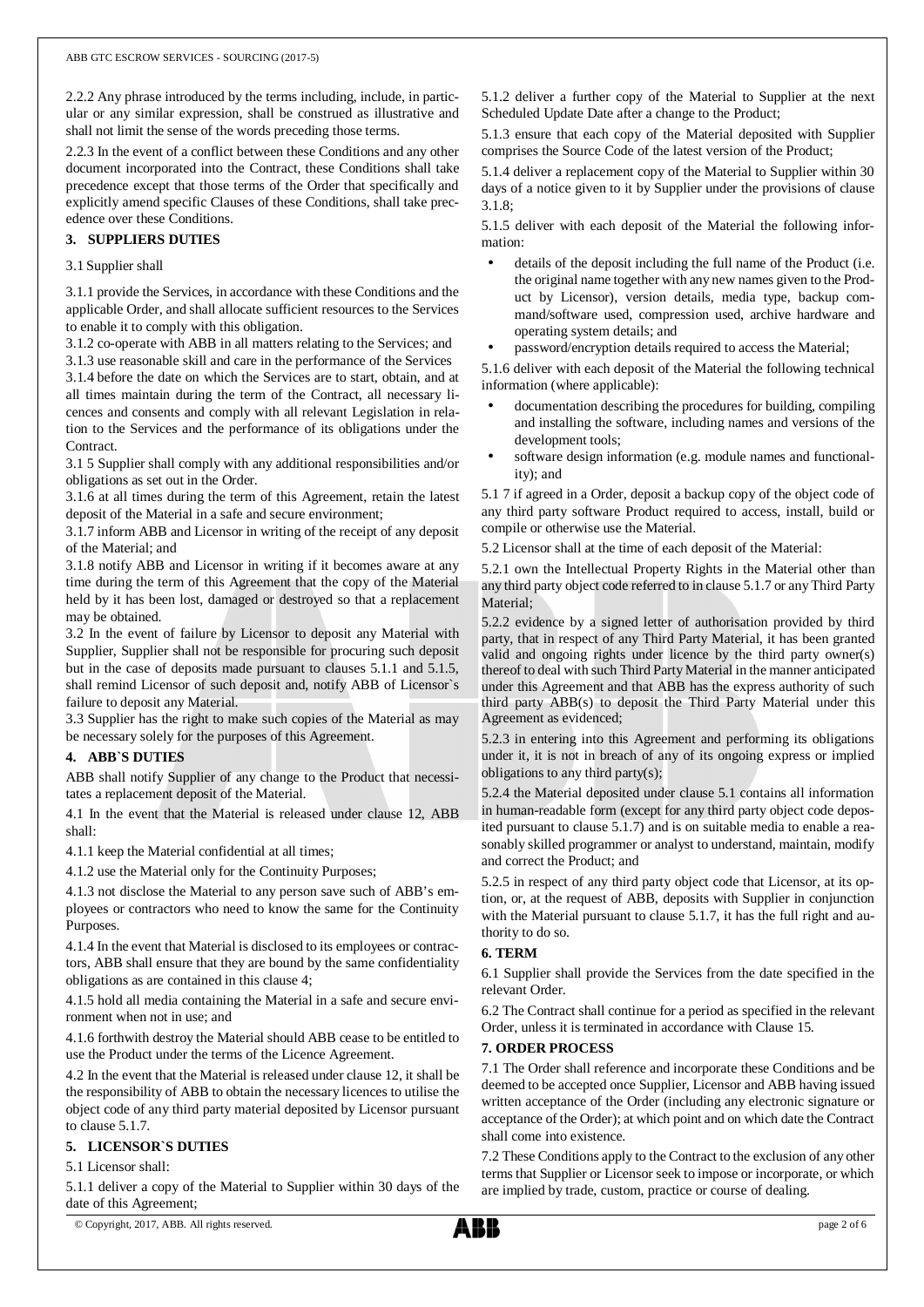## **8. WARRANTIES**

8.1 Supplier warrants to each member of the ABB Group and Licensor that:

8.1.1 Supplier will perform the Services with reasonable care and skill and in accordance with best commercial practices and standards in the industry for similar services;

8.1.2 the Services will conform with all descriptions as set out herein and in the Order; and

8.1.3 the Services will be provided in accordance with all applicable legislation, and Supplier will inform ABB as soon as it becomes aware of any changes in that legislation where it effects Supplier's ability to perform the Services.

8.2 Without prejudice to any other right or remedy ABB may have, in the event that Supplier commits any breach of a warranty set out in Clause 8.1 it shall within a reasonable time specified by ABB, on receiving notice from ABB, re-perform the deficient Service. If Supplier fails or is unable to do so, ABB shall be entitled to terminate the relevant Service and/or the Contract as a whole for material breach and claim damages in accordance with Clause 14.

8.3 The provisions of this Clause 8 shall survive any performance, acceptance or payment pursuant to the Contract and shall extend to any substituted or remedial services provided by Supplier.

#### **9. BILLING AND PAYMENT**

9.1 In consideration for the provision of the Services, Licensor shall pay to Supplier the Charges in accordance with this Clause 9.

9.2 Supplier shall invoice Licensor for the Charges in accordance with the relevant Order. Invoices shall comply with applicable laws, generally accepted accounting principles and any specific requirements (as notified to Supplier from time to time), and contain the following minimum information: Supplier name, address and reference person including contact details; invoice date; invoice number; Order number and Supplier number; address of invoiced party; quantity; specification of the Services; charges (total amount invoiced); currency; tax or VAT amount; tax or VAT number; payment terms as agreed.

9.3 Invoices must be sent to the billing address specified in the Order.

9.4 Expenses will only be reimbursed at cost and to the extent agreed in writing.

9.5 Payment of undisputed invoices shall be made within ninety (90) days from receipt of the invoice.

9.6 If Licensor fails to make any undisputed payment by the due date for payment, then, without limiting the other party's remedies under Clause 14, if the undisputed payment remains outstanding thirty (30) days from Licensor`s receipt of a written reminder by the invoicing party (such reminder not to be sent before the due date for payment) Licensor shall pay interest on the overdue undisputed amount at the rate of four per cent (4 %) per annum.

9.7 In relation to payments disputed in good faith, interest under Clause 9.6 is payable only after the dispute is resolved, on sums found or agreed to be due.

#### **10. IPR OWNERSHIP**

10.1 The parties acknowledge and agree that at all times Materials shall be the property of Licensor. Nothing in the Contract shall transfer any right or title in the Materials to Supplier or ABB.

#### **11. CONFIDENTIALITY AND DATA PROTECTION**

11.1 The Material shall remain at all times the confidential and intellectual property of its owner.

11.2 In the event that Supplier releases the Material to ABB, ABB shall be permitted to use the Material only for the Continuity Purposes.

11.3 Supplier warrants that it will keep all Confidential Information relating to the Material and/or the Product that comes into its possession or to its knowledge under this Agreement in strictest confidence and secrecy. Supplier further agrees not to make use of such information and/or documentation other than for the purposes of this Agreement and, unless the parties should agree otherwise in writing, will not disclose or release it other than in accordance with the terms of this Agreement.

#### 11.4 Supplier shall

11.4.1 take all necessary steps to ensure that Material, data and information which comes into its possession or control in the course of providing the Services is protected and in particular Supplier shall not: (i) use Material, data or information for any other purposes than to exercise its rights and perform its obligations under or in connection with the Contract; (ii) reproduce Material, data or information in whole or in part in any form except as may be required by the Contract, or (iii) disclose Material, data or information to any third party or persons not authorized by Licensor to receive it, except with the prior written consent of Licensor;

11.4.2 comply with, and ensure that Supplier's Team comply with, any security procedure, policy and/or standard provided to Supplier by any member of ABB Group from time to time or as otherwise set out in the Order; and

11.4.3 notify ABB promptly of any security incidents or threats relating to the Services and/or Material, data or information.

11.5 If ABB discloses Personal Data to Supplier, Supplier shall (i) apply appropriate physical, technical, logical and organisational security measures to protect Personal Data; (ii) comply with all applicable data protection laws and regulations; (iii) only process Personal Data in accordance with ABB instructions and for the purpose the Personal Data was provided; and (iv) not transfer Personal Data to a country with a level of data protection that is not equivalent with the level of data protection in the country where ABB is domiciled without ABB's prior written consent and without complying with any legal requirement for such transfer, including the execution of EU Standard Contractual Clauses for the transfer of Personal Data. Supplier will further comply with any request by ABB to access, correct, block or delete Personal Data and will return or destroy all Personal Data upon termination of the Contract unless instructed otherwise by ABB. ABB may audit and verify Supplier's compliance with this Clause 11.5 any time upon reasonable notice.

11.6 Supplier agrees that it will not withhold or delay its consent to any changes to this Clause 11 which in ABB's reasonable opinion are required to be made in order to comply with applicable data protection laws and regulations, and their application to the Services from time to time, and agrees to implement any such changes at no additional cost to ABB.

## **12. RELEASE EVENTS**

12.1 Subject to: (i) the remaining provisions of this clause 12, Supplier will release the Material to a duly authorised officer of ABB if any of the following events occur:

12.1.1 if an order is made for the winding up of Licensor, Licensor passes a resolution for winding up (other than for the purposes of a solvent reconstruction or amalgamation) or a liquidator of Licensor is appointed; or

12.1.2 Licensor is wound up or dissolved; or

12.1.3 any similar or analogous proceedings or event to those in clauses 12.1.1 to 12.1.2 above occurs in respect of Licensor within any jurisdiction outside Switzerland; or

12.1.4 Licensor ceases to carry on its business or the part of its business which relates to the Product;

12.1.5 Licensor or, where relevant, its agent, parent, subsidiary or associated company is in material breach of its obligations as to maintenance of the Product under the Licence Agreement or any maintenance agreement entered into in connection with the Product and has failed to

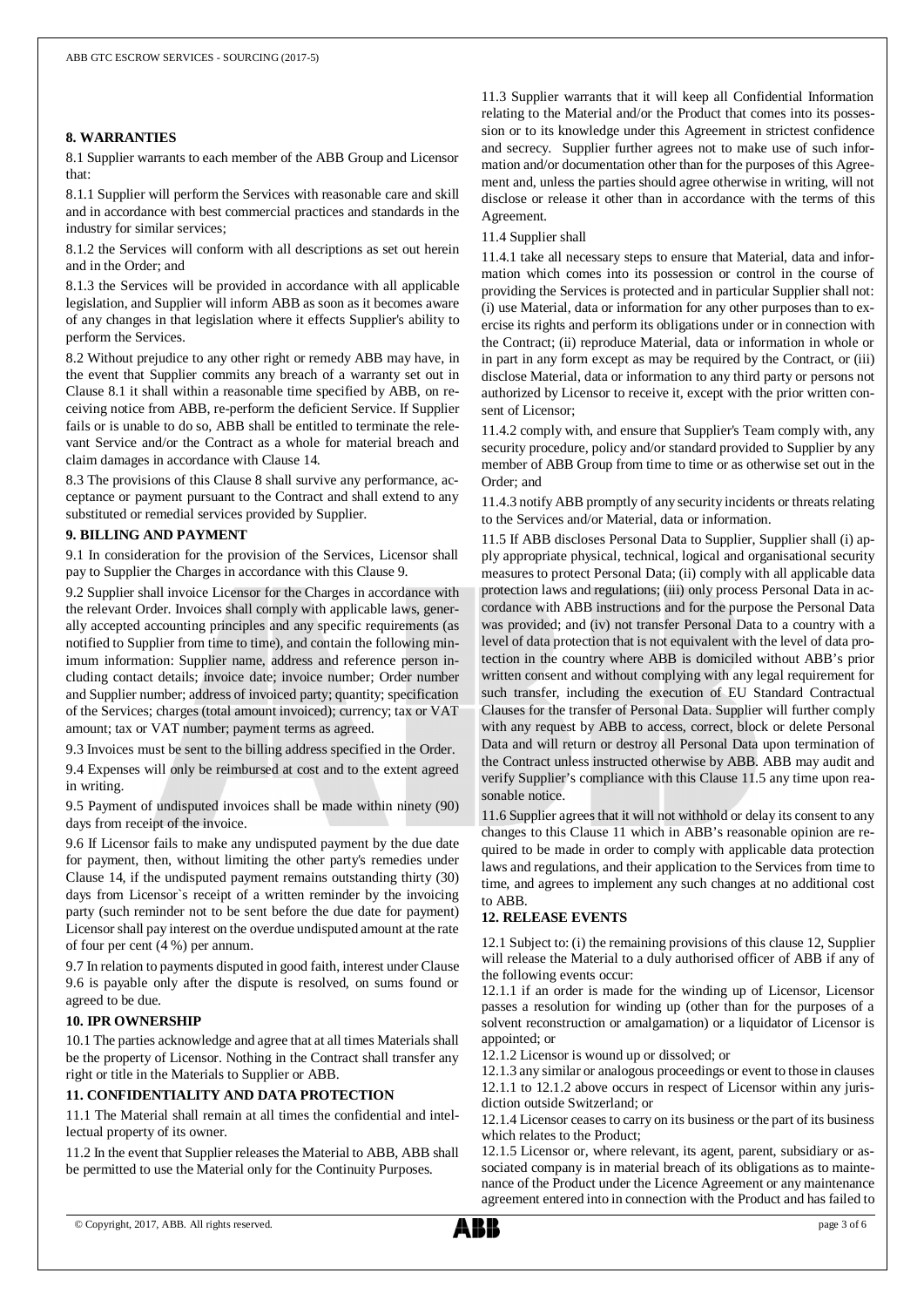remedy such default notified by ABB to Licensor within a reasonable period.

12.2 ABB must notify Supplier of the Continuity Event specified in clause 6.1 by delivering to Supplier a statutory or notarised declaration (**"Declaration"**) made by an officer of ABB declaring that such Continuity Event has occurred, setting out the facts and circumstances of the Continuity Event, that the Licence Agreement and any maintenance agreement, if relevant, for the Product was still valid and effective up to the occurrence of such Continuity Event and exhibiting such documentary evidence in support of the Declaration as Supplier shall reasonably require.

12.3 Upon receipt of a Declaration from ABB claiming that a Continuity Event has occurred:

12.3.1 Supplier shall submit a copy of the Declaration to Licensor by courier or other form of guaranteed delivery; and

12.3.2 unless within 30 (thirty) days after the date of despatch of the Declaration by Supplier, Supplier receives a counter-notice signed by a duly authorised officer of Licensor stating that in their view no such Continuity Event has occurred or, if appropriate, that the event or circumstance giving rise to the Continuity Event has been rectified as shown by documentation in support thereof,

Supplier will release the Material to ABB for its use for the Continuity Purposes.

12.4 Upon receipt of the counter-notice from Licensor under clause 12.3.2, Supplier shall send a copy of the counter-notice and any supporting evidence to ABB by courier or other form of guaranteed delivery.

12.5 Upon receipt by ABB of the counter-notice from Supplier or, in any event, within 90 days of despatch of the counter-notice by Supplier, ABB may give notice to Supplier that they wish to invoke the dispute resolution procedure under clause17.12.

12.6 If, within 90 days of despatch of the counter-notice by Supplier to ABB, Supplier has not been informed by ABB that they wish the dispute resolution procedure under clause 17.12 to apply, the Declaration submitted by ABB will be deemed to be no longer valid and ABB shall be deemed to have waived their right to release of the Material for the particular reason or event specified in the original Declaration.

12.7 For the avoidance of doubt, where a Continuity Event has occurred under clauses 12.1.1 to 12.1.5, a subsequent assignment of the Intellectual Property Rights in the Material shall not prejudice ABB's right to release of the Material and its use for the Continuity Purposes.

12.8 The release of the Material to ABB will not act as an assignment of any Intellectual Property Rights that the Licensor or any third party possesses in the Material.

#### **13. INSURANCE**

13.1 Supplier shall maintain in force, with a reputable and financially sound insurance company, a public general liability insurance policy in the amount of not less than five million US dollar (5,000,000USD) per event and ten million US dollar (10,000,000 USD) per year and a professional indemnity insurance policy in the amount of not less than five million US dollar (5,000,000USD) per occurrence and fifteen million US dollar (15,000,000USD) per year, covering the liability arising out of the Contract and the related Services including Intellectual Property Rights infringement, computer virus, confidentiality and data protection. Such insurance policies shall remain in effect throughout the term of the Contract and for a period of two (2) years after termination or expiration.

13.2 Supplier shall, on ABB's request, produce both the insurance certificates giving details of cover and the receipt for the current year's premium.

13.3 Nothing contained in this Clause 13 shall relieve Supplier from its liability. The insured amount cannot be considered nor construed as limitation of liability.

## **14. LIABILITY**

14.1 Subject to Clause 14.2 and excluding any liability under Clause 14.3, the total liability of each party in respect of any losses incurred by the another party or any of its Affiliates under or in relation to the

Contract, including liability for breach of contract, misrepresentation (whether tortious or statutory), tort (including negligence) and breach of statutory duty, will not exceed five hundred thousand US dollar (500,000 USD).

14.2 Nothing in the Contract shall operate so as to exclude or limit the liability of either party to the other for:

14.2.1 death or personal injury arising out of negligence;

14.2.2 breach of Clauses 11 (Confidentiality and Data Protection);

14.2.3 gross negligence, wilful misconduct or fraudulent misrepresentation;

14.2.4 an indemnification obligation pursuant to Clause 16 (Compliance with Laws, Integrity); or

14.2.5 for any other liability which cannot be excluded or limited by law.

14.3 Subject to Clause 14.2, under no circumstances shall a party be liable to another party for any of the following types of loss or damages arising under or in relation to the Contract (whether arising for breach of contract, misrepresentation (whether tortious or statutory), tort (including negligence), breach of statutory duty or otherwise):

14.3.1 any indirect or consequential loss or damage; or

14.3.2 any loss of profits, business, contracts, goodwill, or revenue,

even if that party was aware of the possibility that such loss or damage might be incurred by the other.

14.4 Nothing in the Contract shall operate as to exclude any conditions implied by applicable law.

#### **15. TERMINATION**

15.1 Except as otherwise provided in the Order, ABB may terminate the Contract for convenience in whole or in part by giving Supplier thirty (30) days written notice. No further compensation will be due to Supplier.

15.2 Licensor and ABB may terminate the Contract for cause and with no liability to Supplier party with immediate effect by giving written notice to the other parties if:

15.2.1 the Supplier commits a material breach of the respective Contract which (in the case of a breach capable of remedy) it does not remedy within thirty (30) calendar days of receiving written notice of the breach; or

15.2.2 the Supplier takes any step or action in connection with its entering administration, liquidation or any arrangement with its creditors (other than in relation to a solvent restructuring), being wound up (unless for the purpose of a solvent restructuring), having a receiver appointed to any of its assets or ceasing to carry on business or, if the step or action is taken in another jurisdiction, in connection with any analogous procedure in the relevant jurisdiction.

15.3 In addition, ABB shall have the right to terminate the Contract for cause and with no liability to the other parties with immediate effect if Supplier or its parent company(ies) undergoes a Change of Control to a competitor of any member of ABB Group.

15.4 The termination of the Contract, however arising, will be without prejudice to the rights and duties of either party accrued prior to termination.

15.5 Upon termination of the Contract Supplier shall immediately safely return to ABB all property and information of ABB then in Supplier's possession or under its control.

15.6 Upon termination of the Contract Supplier shall immediately transfer to a replacement supplier or to Licensor as indicated by ABB all Materials of Licensor then in Supplier`s possession or under its control.

15.6 Following termination of the Contract the Clauses which expressly or by implication survive termination shall continue in full force and effect.

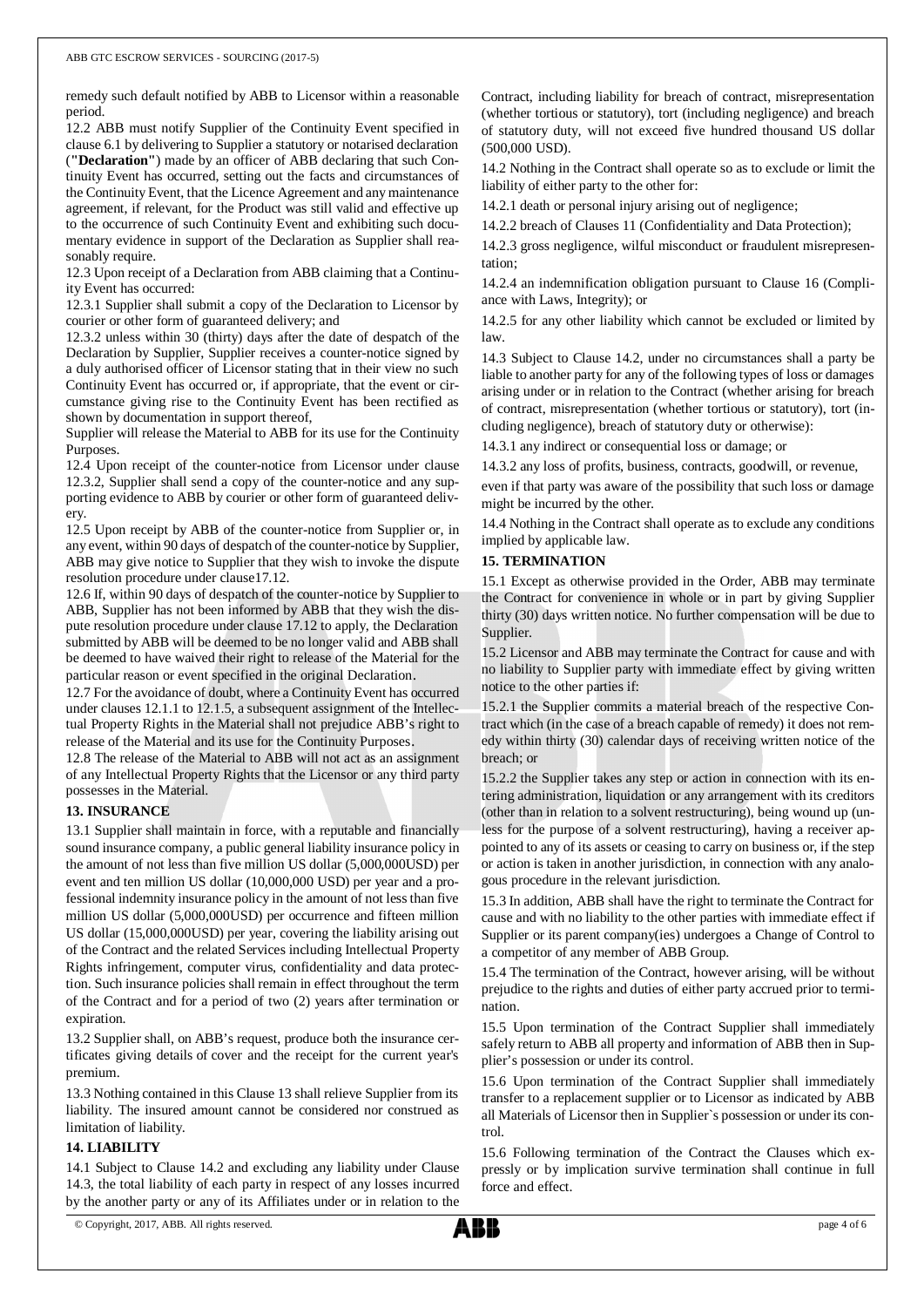#### **16. COMPLIANCE WITH LAWS, INTEGRITY**

16.1 Supplier shall provide the Services, Software, Hardware and Work Products, as applicable, in compliance with all relevant laws, regulations and applicable codes of practice.

16.2 Supplier represents, warrants and undertakes that it is and will remain fully compliant with all applicable trade and customs laws, regulations, instructions, and policies, including satisfying all necessary clearance requirements, proofs of origin, export and import licenses and exemptions from, and making all proper filings with appropriate governmental bodies and/or disclosures relating to the subject matter of the Contract. If any of the Services, Software, Hardware and/or Work Product, as applicable, are or will be subject to export restrictions, it is Supplier's responsibility to promptly inform ABB in writing of the particulars of such restrictions. ABB will comply with the restrictions to the extent it has been informed by Supplier.

18.3 Each party warrants that it will not, directly or indirectly, and that it has no knowledge that other persons will, directly or indirectly, make any payment, gift or other commitment to government officials or to agents, directors and employees of each party, or any other party in a manner contrary to applicable laws (including the U. S. Foreign Corrupt Practices Act 1977, the UK Bribery Act 2010 and, where applicable, legislation enacted by member states and signatories implementing the OECD Convention Combating Bribery of Foreign Officials), and shall comply with all relevant laws, regulations, ordinances and rules regarding bribery and corruption. Nothing in the Contract will render either party liable to reimburse the other for any such consideration given or promised.

16.4 Supplier herewith acknowledges and confirms that Supplier has received a copy of ABB's Code of Conduct and ABB's Supplier Code of Conduct or has been provided information on how to access both ABB Codes of Conduct online under www.abb.com/Integrity. Supplier agrees to perform its contractual obligations in accordance with both ABB Codes of Conduct.

16.5 ABB has established reporting channels where Supplier and its employees may report suspected violations of applicable laws, policies or standards of conduct through the web portal www.abb.com/Integrity – Reporting Channels; the contact details are specified on this Web portal.

16.6 Any violation of an obligation contained in this Clause 16 is a material breach of the Contract and entitles the non-breaching party to terminate the Contract with immediate effect and without prejudice to any further rights or remedies available thereunder or at law. Notwithstanding anything to the contrary in the Contract, Supplier shall, without any limitations, indemnify and hold harmless ABB for all liabilities, damages, cost or expenses incurred as a result of any such violation or termination of the Contract, or arising from export restrictions concealed by Supplier.

## **17. MISCELLANEOUS**

17.1 Assignment and other dealings. Supplier shall not assign, transfer, mortgage, charge, declare a trust over or deal in any other manner with any of its rights and obligations under the Contract. ABB may at any time assign, mortgage, charge, declare a trust over or deal in any other manner with any or all of its rights under the Contract.

17.2 Subcontracting. Supplier shall not be permitted to sub-contract the performance of its obligations under the Contract.

17.3 Variation. No variation of the Contract shall be effective unless it is in writing and signed by the parties (or their authorised representatives) or unless it is executed in the same form as the Contract.

17.4 Waiver. A waiver of any right or remedy under the Contract or by law is only effective if given in writing and shall not be deemed a waiver of any subsequent breach or default. A failure or delay by a party to exercise any right or remedy provided under the Contract or by law shall not constitute a waiver of that or any other right or remedy,

nor shall it prevent or restrict any further exercise of that or any other right or remedy. No single or partial exercise of any right or remedy provided under the Contract or by law shall prevent or restrict the further exercise of that or any other right or remedy.

17.5 Rights and remedies. The rights and remedies provided under the Contract are in addition to, and not exclusive of, any rights or remedies provided by law or otherwise available to the parties, except as expressly provided otherwise herein.

17.6 Severance. If any provision or part-provision of the Contract is or becomes invalid, illegal or unenforceable, it shall be deemed modified to the minimum extent necessary to make it valid, legal and enforceable. If such modification is not possible, the relevant provision or partprovision shall be deemed deleted and the Contract will be given effect as if such provision or part-provision had been replaced by a term with a similar economic effect. Any modification to or deletion of a provision or part-provision under this Clause shall not affect the validity and enforceability of the rest of this Contract.

17.7 Entire agreement. The Contract constitutes the entire agreement between the parties and replaces any prior agreement between them in relation to its subject matter.

17.8 No partnership or agency. Nothing in the Contract is intended to, or shall be deemed to, establish any partnership or joint venture between any of the parties, constitute any party the agent of another party, or authorise any party to make or enter into any commitments for or on behalf of any other party.

#### 17.9 Third party rights.

17.9.1 Supplier and Licensor agree that the Services, may be used and received by each member of ABB Group subject to the terms of the Contract. The parties specifically acknowledge and agree that it is their intention that each member of ABB Group shall be entitled: (i) to the benefits of the Contract as if it were party to it; and (ii) to use any of the Services; provided that any ABB obligations set out in the Contract are obligations of ABB, not of any other member of ABB Group.

17.9.2 The parties acknowledge and agree that: (i) except as specifically provided in the Contract, no one other than a party to the Contract, their successors and permitted assignees, shall have any right to enforce any of its terms; and (ii) any liabilities, losses, damages, costs and expenses incurred by any other members of ABB Group under or in connection with the Contract shall be deemed to have been suffered by ABB (and shall be recoverable by ABB from Supplier in accordance with the terms of the Contract as if they had been suffered by ABB).

17.10 Notices. Any notice must be given duly signed and delivered by hand, registered mail, courier, or (provided that the parties have agreed that notices may be sent by fax or by email) by fax or by e-mail to the address of the relevant party as stated in the Contract or to such other address as such party may have notified in writing. E-mail and fax require written confirmation of the receiving party. Supplier's reply, correspondence, information or documentation related to the Contract must be provided in the language used in the Contract. This Clause does not apply to the service of any proceedings or any documents in any legal action or, where applicable, any arbitration or other method of dispute resolution.

17.11 Governing law. The Contract and any dispute or claim (including non-contractual disputes or claims) arising out of or in connection with it or its subject matter or formation shall be governed by and construed in accordance with the laws of Switzerland, however under exclusion of its conflict of law rules and the United Nations Convention on International Sale of Goods.

17.12 Jurisdiction. All disputes (including non-contractual disputes) arising out of or in connection with the Contract shall be finally settled under the Rules of Arbitration of the International Chamber of Commerce by one or more arbitrators appointed in accordance with said Rules. Place of arbitration shall be Zurich, Switzerland. The language of the proceedings and of the award shall be English. The decision of